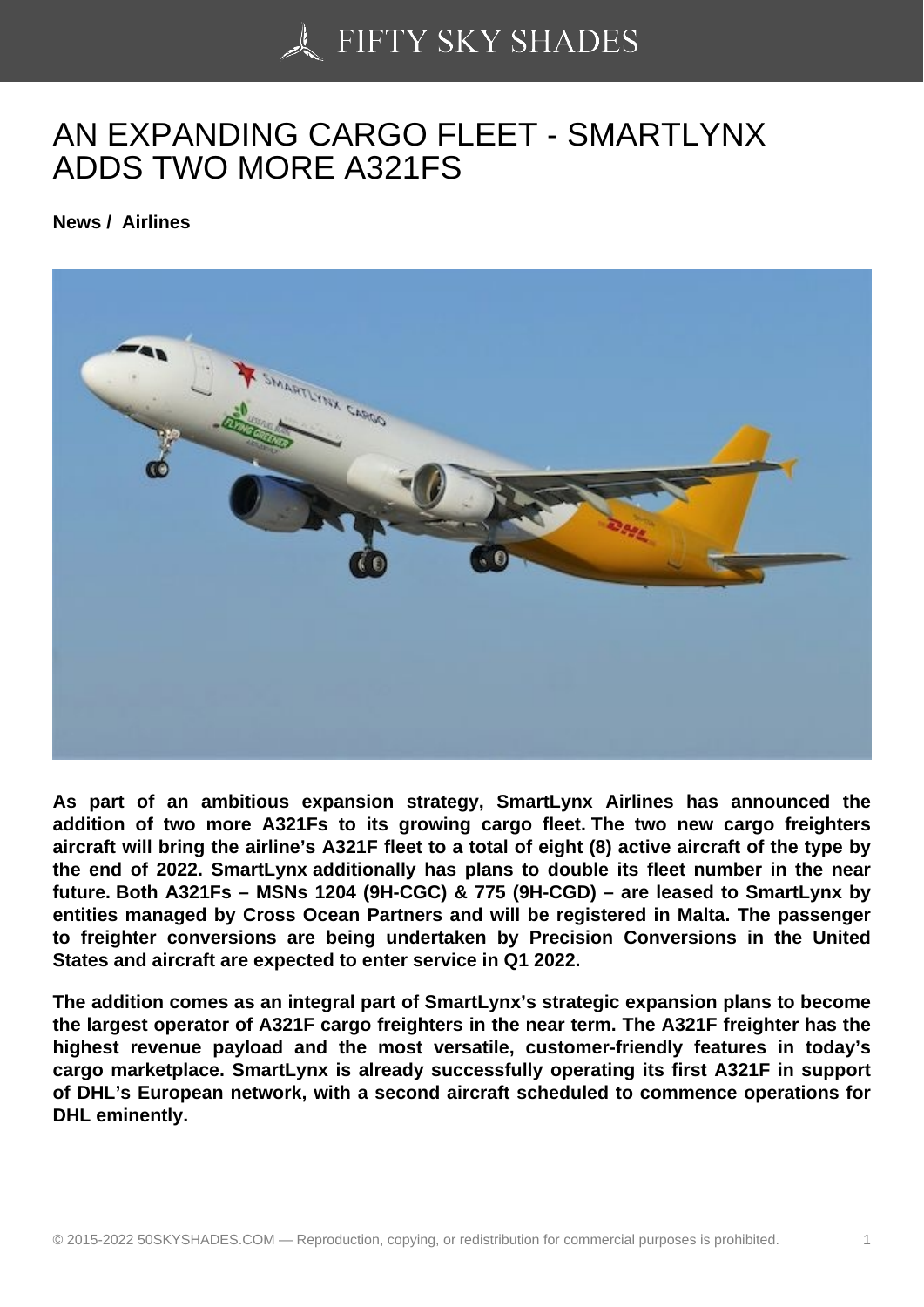

**The new technically advanced narrow-body fleet type offers additional capacity with the lower deck automated cargo loading system to meet the increasing demand for express cargo transportation worldwide and comes in tandem with further reducing DHL's unit Co2 emissions with the introduction of the most fuel-efficient narrow-body freighter aircraft in its class.** 

The A321F delivers the lightest airframe with an operating empty weight of over 3,000 lbs, making it lighter than its closest rival. The aircraft has been designed and configured for optimised freight operations, maximum revenue load, increased profitability, and maximum fuel efficiency.



SmartLynx CEO Zygimantas Surintas commented: "The addition of two new A321Fs to the SmartLynx fleet is part of a broad expansion strategy designed to consolidate the company's position at the forefront of cargo carriers and working in support of the demand for increased air cargo capacity. The A321F is the most fuel-efficient narrow-body cargo aircraft available and we